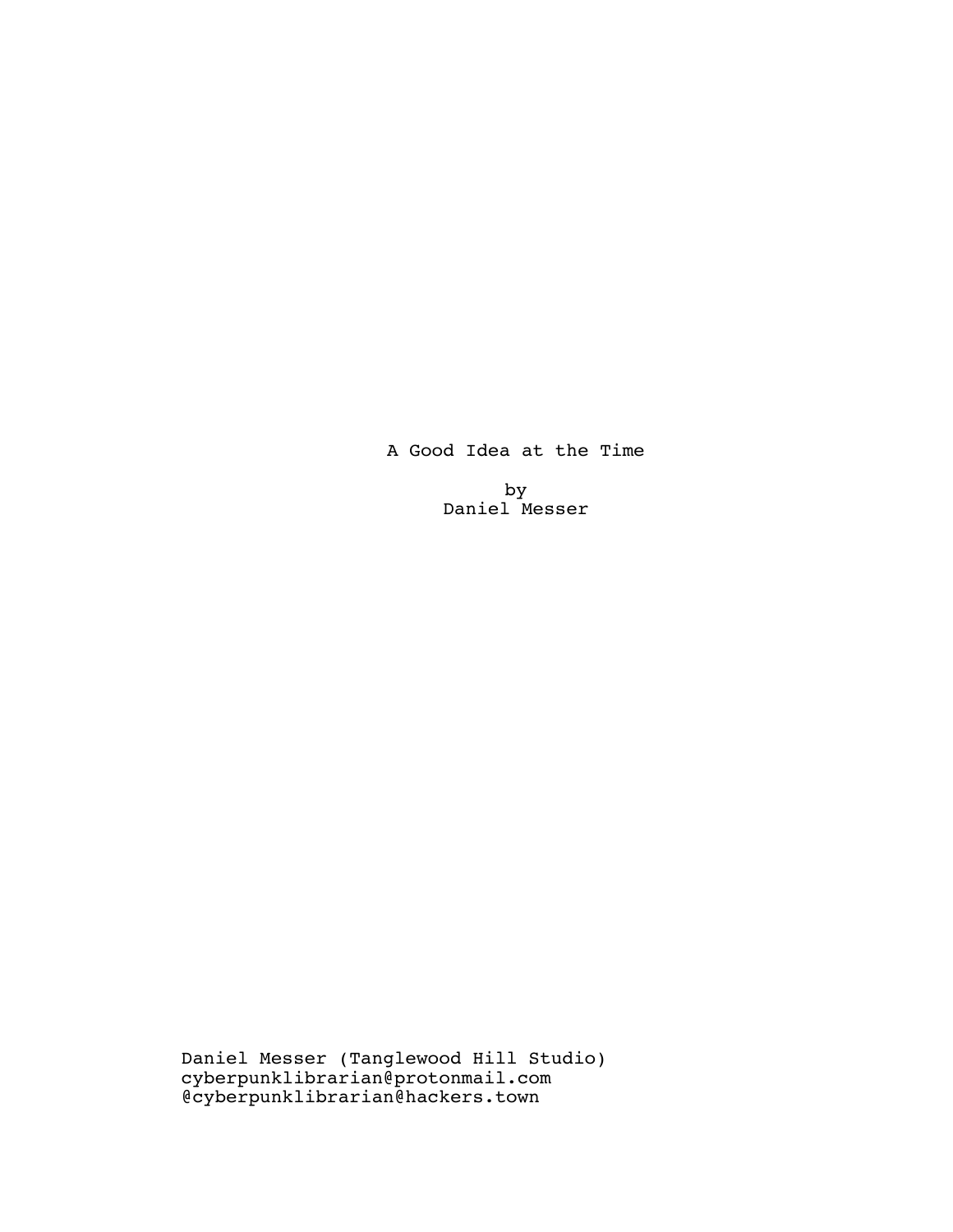<span id="page-1-0"></span>INT. DAN'S OFFICE - DAY

Dan is sitting at his desk, typing and working on library related things. He finishes up and turns to the camera.

DAN

Back in high school, a friend of mine introduced me to a concept that's stuck with me ever since. "When what you need don't meet your eyes, you must learn to improvise." Now, as it happens, that's a thought technology that comes in handy when you're dealing with libraries and library automation systems.

Oh, yes, introductions and things. Hi! My name is Dan, and I'm a Polaris ILS Administrator for Library Systems & Services, and I'm your friendly neighbourhood Cyberpunk Librarian. I've been working with the Polaris Integrated Library System for over twenty years, and almost half of that time has been spent in some kind of ILS administrative role. Thanks for coming to my virtual talk, or watching my video, or whatever it is that's going on right now. I promise I will not ask you to like and subscribe.

Now, if you've got a notepad or a note app open in front of you, that's fine, but you can sit back and relax with your beverage of choice if you like. I want you to know that all of the things I'm going to talk about in this presentation will be available to you to download and look at later on. That includes a full transcript because this is, after all, a video and there's a screenplay for it. So check out the links at the end of the video and I'll make sure you get everything related to this talk.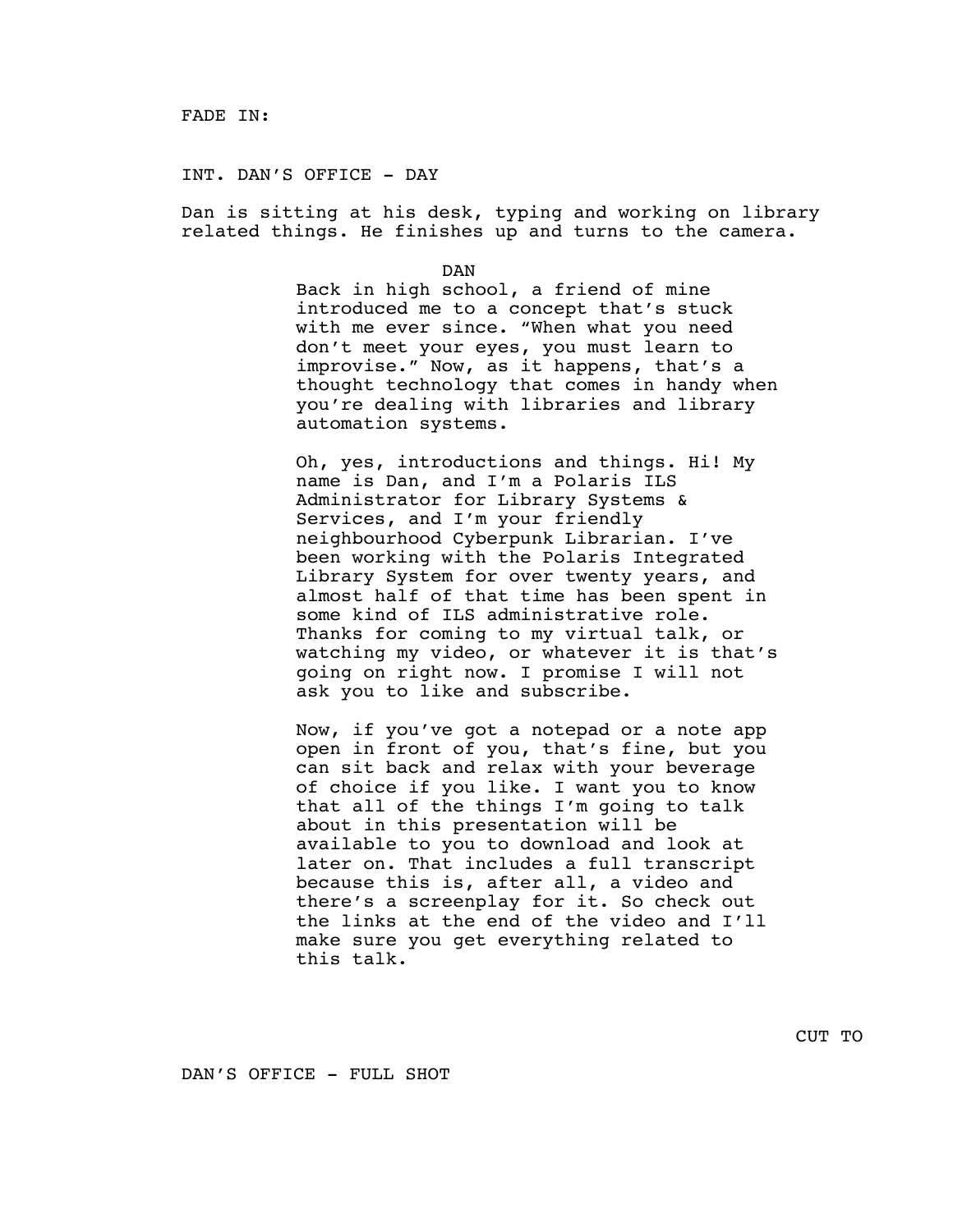Dan is standing up, leaning against a wall, with a coffee cup in his hand. The coffee mug has a Cyberpunk Librarian logo on it

DAN

Today, we're going to talk about those times when you need Polaris to do a thing, but it doesn't actually do that thing. We're going to solve some of these problems with code and coffee, or whatever beverage you prefer. If you're not a software developer, don't leave! Because hey, I'm not a software developer either. I'm a semi-competent coder who writes semicompetent code. Depending on your situation, you may not need to write a single line of code to do anything. And while I'm going to talk about working through problems with code, I want to primarily focus on attacking those problems from different points of view. Believe me, code isn't the answer to everything. Sometimes it greases the wheels. Sometimes it's a broom handle through the front wheel of your bicycle.

So instead of focusing on code alone, let's turn our attention to problem solving. In the end, my thesis is inspiration. I'd like to encourage you to look at your ILS, think about something you'd like to do with it, and then see if you can make it do that thing.

<span id="page-2-0"></span>DAN'S OFFICE

Dan stands in front of a different wall - this one set up for compositing the slide deck.

DAN

Sometimes you need to go beyond Polaris, and that's okay. Polaris has several access points, highways if you like, that allow travel into and out of the system. I won't pretend to know your library's circumstances and budget, but I'm willing to bet you paid good money for Polaris, so should never feel bad about getting more than your money's worth. Sometimes, you need an answer specific to you. It's quite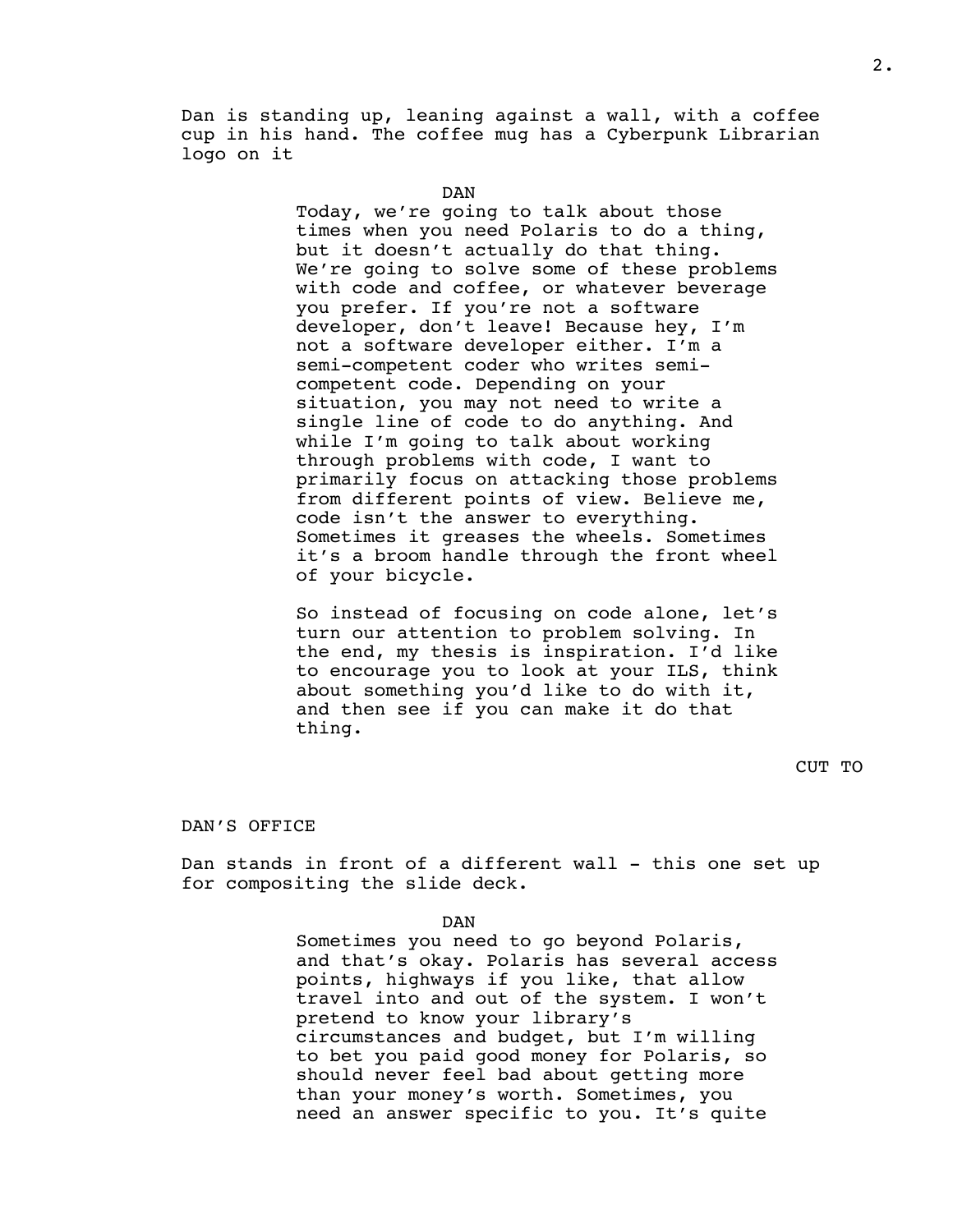possible that no one but you and your library has this problem and, if you solve it, you're the hero.

And sometimes, you just want to poke the box. See what happens. Explore what's possible. Because today's useless bit of information can easily transform into tomorrow's game changing idea.

Weirdly, for a dude who makes his living working on an ILS so embedded in the world of Microsoft that I'm surprised the software doesn't smell like Starbucks and Pike Place Market — I'm not a Windows guy. My expertise lies in Linux, macOS, and open source software. Because of that, I subscribe to the UNIX Philosophy of Software but, more than that, I'm a big fan of the first rule: Do one thing well.

When you're as good at writing code as I am, in other words you can make things work after multiple attempts and lots of swearing, the idea of writing software to do one thing is my core competency. If you need to solve a problem, step back and examine your tools. Because my life has been a strange mix of PBS and punk rock, I grew up watching a lot of *This Old House*. There's a guy on that show, Norm Abram. He's a master carpenter and, ya know, I noticed that he's got a lot of tools and, for the most part, they all do one thing.

Norm isn't the kind of guy to go hammering nails with the handle of his screwdriver nor will he try and cut lumber with a drill press. Every tool is a singular thing that's good at one, maybe two jobs. What matters is that Norm has lots of tools and he knows how to use each one to solve problems, which usually involved major renovations of Victorian and Cape Style houses.

When you're approaching a Polaris issue, keep in mind the tools you have available to you. One single tool might not be important, but your answers might lie in combinations of those tools. That's why toolboxes exist.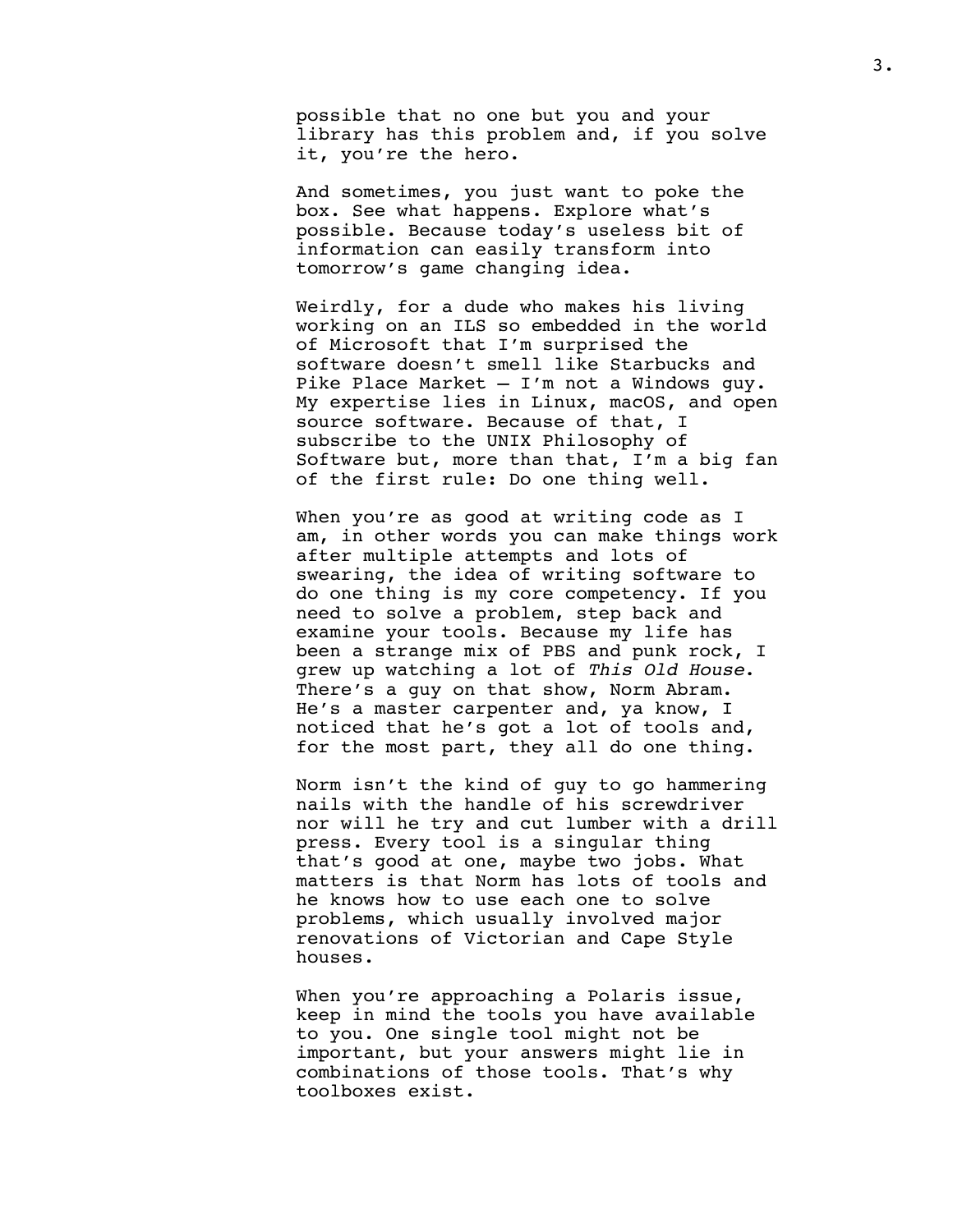So, let's look at a problem.

## CUT TO

<span id="page-4-0"></span>TITLE CARD - TELEPHONEY

CUT TO

<span id="page-4-1"></span>MAP OF THE UNITED STATES

A map of the United States composited on screen, with pin drops indicating locations of LS&S libraries.

## DAN (V.O.)

I help support a bunch of libraries all across the country. California, Kansas, Texas, Virginia, Tennessee, Florida, and more. And of all the facets of Polaris that rankle my hide, you know what used to be one of the most annoying?

CUT TO

<span id="page-4-2"></span>BACK TO DAN STANDING IN FRONT OF PRESENTATION WALL

DAN

Telephony.

Most of the libraries have a local telephony server and that server lives either in or nearby the library itself. There are different ways to get into different servers. If you're lucky, you can RDP from production to telephony. But sometimes you need to access telephony directly. Or sometimes you need to get in through TeamViewer. Or perhaps it's not TeamViewer but something *like* TeamViewer. And sometimes something is broken, or a firewall rule has changed and we can't get in at all…

It can be a mess.

The worst part is, when something bad happens to telephony, it typically fails silently. Calls just… stop. We used to find out about this problem via the help desk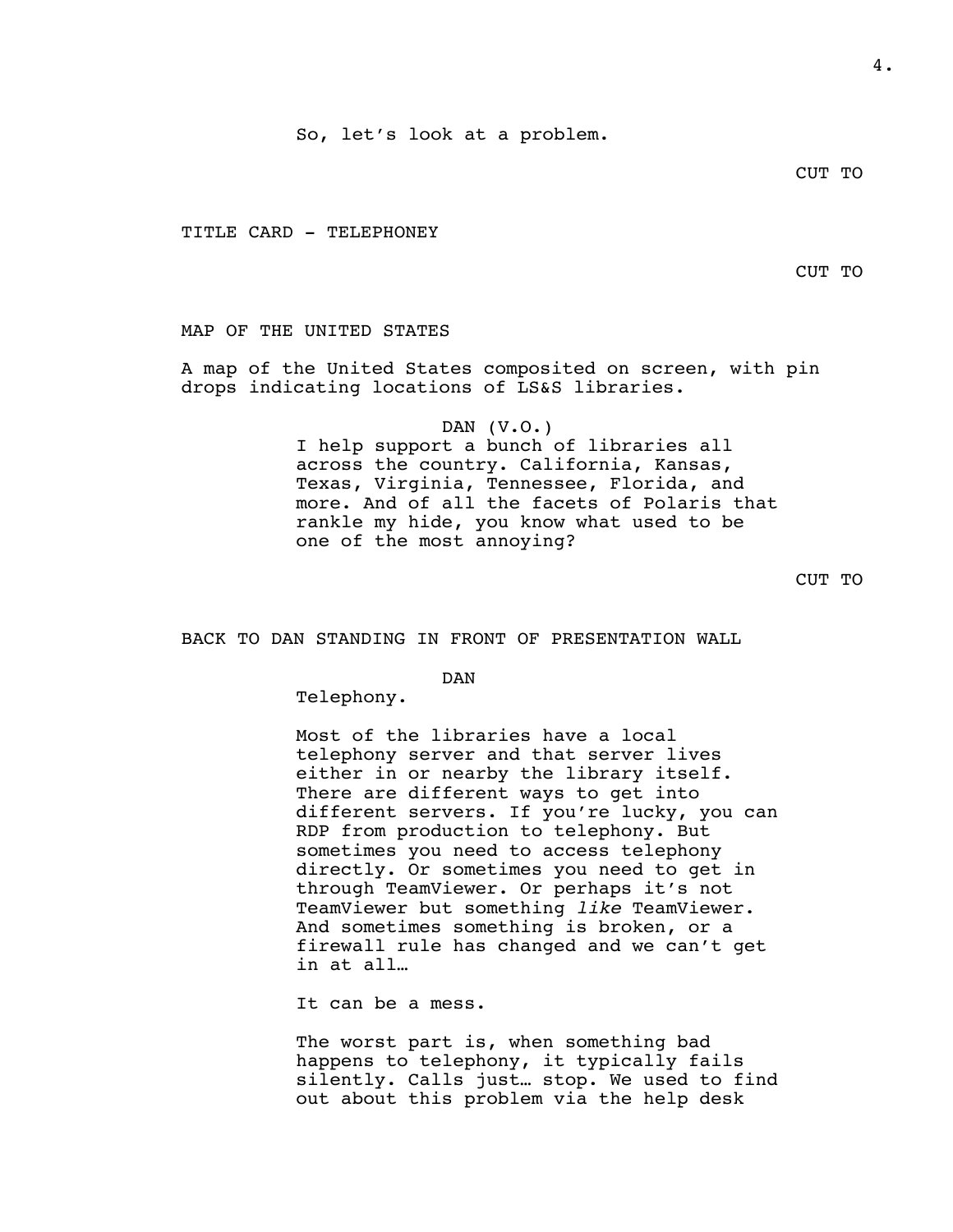and trouble ticket, when librarians started complaining that people weren't getting their telephone notifications.

Now, normally, you could install some kind of monitoring system that watches for service failures. But for some of these telephony servers, we couldn't count on that monitor getting a message out to us because it's behind three firewalls or something. Then there's that old dinosaur server that stops calling out because it (Gradually getting anger and eventually yelling) HARD LOCKS AND NEEDS A PHYSICAL REBOOT BECAUSE IT WAS BUILT DURING THE BUSH ADMINISTRATION AND…

SUDDEN CUT TO

<span id="page-5-0"></span>TECHNICAL DIFFICULTIES CARD WITH ELEVATOR MUSIC

CUT TO

<span id="page-5-1"></span>BACK TO PRESENTATION WALL

DAN

So we can't monitor the servers themselves. Too many what-ifs and wherefores. So what to do? Well, this is the part of the talk where I get into approaching the problem from a different angle.

But first, let's talk about smoke detectors.

Funny thing about smoke detectors. They're absolutely crap when it comes to informing you about a fire in your house or apartment. That's because they're not looking for fire. A smoke detector is a stupid device that has no idea what a fire is, but it has a very good grasp on the concept of smoke. In other words, your smoke detector isn't searching for the cause, it's looking for an effect.

So I wrote a programme that isn't looking for the cause of a telephony outage, it's looking for the result. Because the one thing we can always look at is the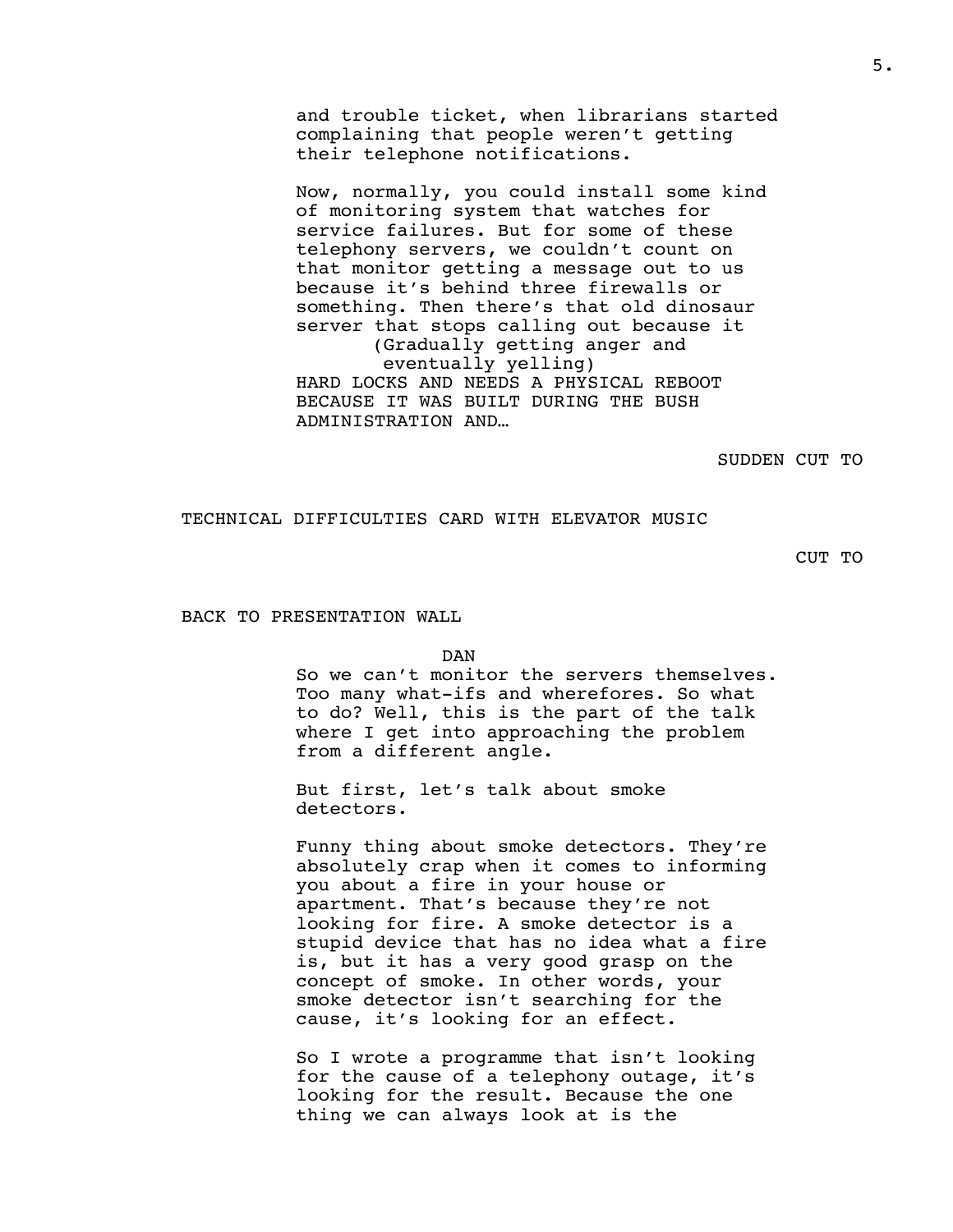NotificationLog table in the PolarisTransactions database.

TelePhoney gets its name from the phoney sense of stability you have while your telephony server has been down for the last five days. Rather than rely on the staff to notice and report failures, we rely on TelePhoney to let us know about those problems before library staff realize there's a problem at all. The basic operation of the programme is simple:

It connects to a production server, runs a simple SQL query to find out when the last phone call went out, does some basic math, and if it produces an answer that shows a call hasn't gone out recently; it emails us.

No, seriously, that's it.

CUT TO

#### <span id="page-6-0"></span>SCREENCAST OF TELEPHONY

#### DAN (V.O.)

While I went ahead and built a browser based UI for TelePhoney, that's mostly there so I can easily hit up the system at any time and see if there are any outages or delays I need to worry about. I've often sent screenshots from the app to let librarians know that their systems are up and running, or at least they're up and running *now*.

CUT TO

<span id="page-6-1"></span>DAN - SITTING AT HIS DESK

DAN

Like I said, I'm a Linux and open source doofus, so that's what I fell back on when I built this thing. Norm Abram was always reaching for a hammer, or a saw, or a drill or something. He wasn't using an angle grinder or a TIG welder because those aren't the tools he uses to build things.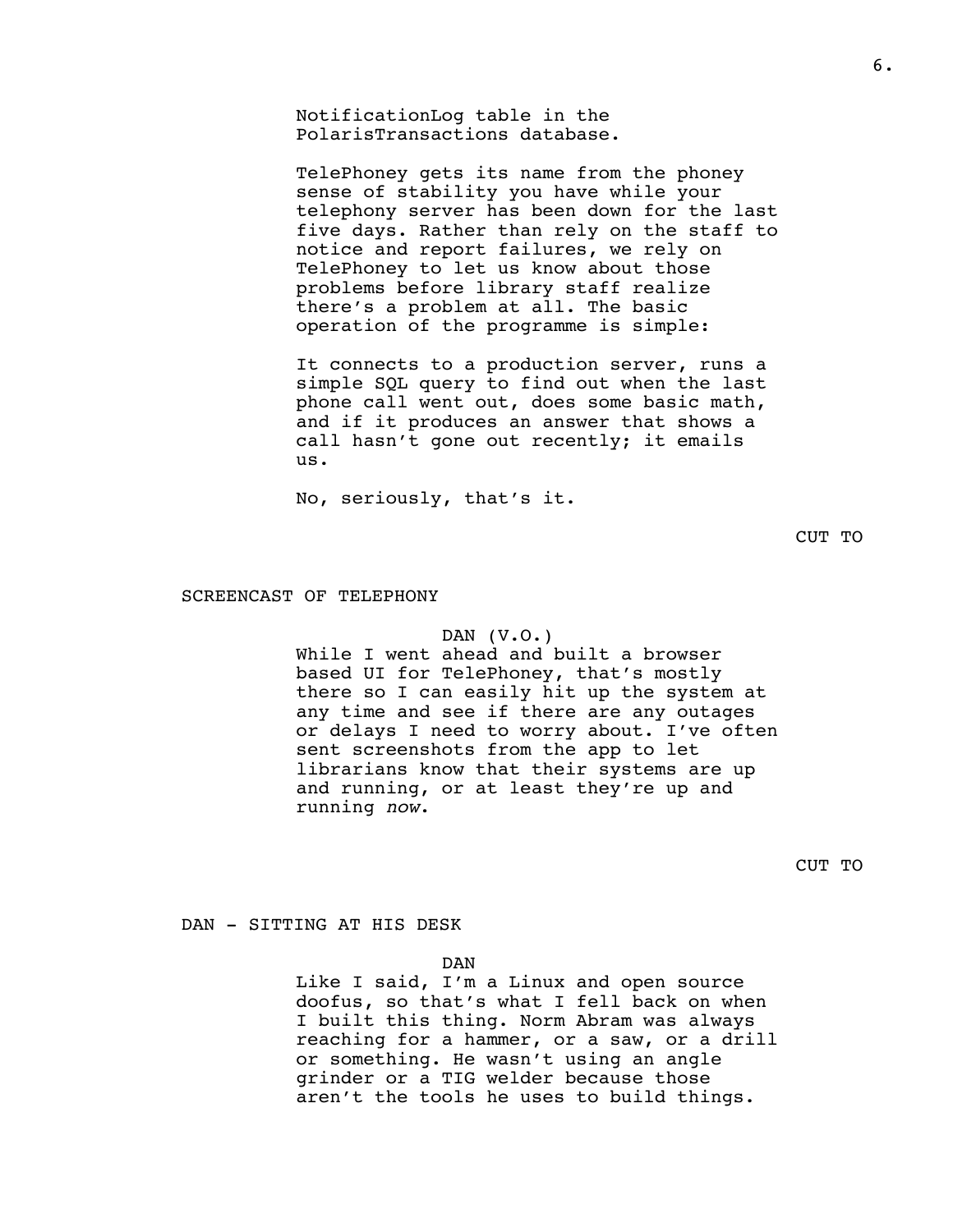TelePhoney running on a WAMP stack, but I've got it documented and coded to run on Linux too. It's written in PHP and leverages the Microsoft ODBC Driver for SOL Server and the Microsoft Drivers for PHP and SQL Server. All of that alphabet soup means is that there's some software that allows PHP to talk to the Polaris databases, ask questions, and then do things with the answers.

And twice a day it automatically checks all the production servers to see if there's any smoke from a telephony server fire. The results have been great, our tickets for telephony issues have dropped to almost nothing. TelePhoney logs outages to a database, so we can use that data to spot servers with more than their fair share of outages and take action to fix that. And we get a better feel for telephony usage. Some libraries just don't make a lot of phone calls.

CUT TO

<span id="page-7-0"></span>TITLE CARD - ECOS

CUT TO

<span id="page-7-1"></span>DAN SITTING OR STANDING AT A LIBRARY FRONT DESK

DAN

Okay, right, let's move on to a completely different problem, one that's happened to many of us in some way or another. Here's the scenario:

CUT TO

<span id="page-7-2"></span>DAN WORKING IN A LIBRARY ON A COMPUTER

DAN You're in the middle of a work day, helping patrons, getting things done like David Allen. All's right with the world until…

THUNDER AND LIGHTING OUTSIDE THE WINDOW AND THEN THE LIBRARY GOES DARK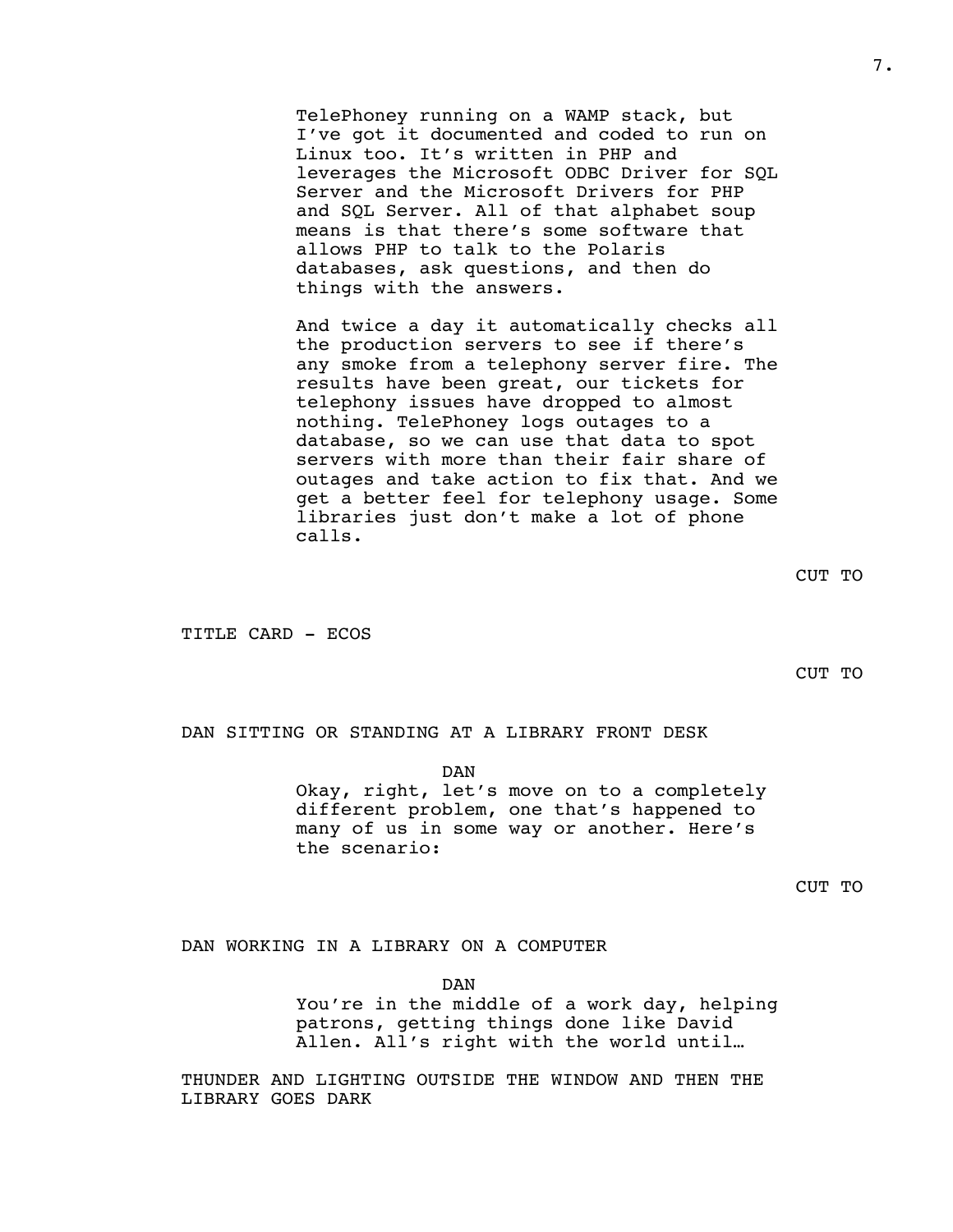DAN

Welp, you've got a power outage. Or maybe a network outage. Maybe both. Who knows? All you know right now is that you're not connected to the ILS. How long will you be down? Was that an explosion? Did that transformer down the street blow up again?

Dan gets close to camera, like he's getting friendly

DAN

(Conspiratorially) Yeah, this used to happen to me all the time. There's a transformer down the street and around the corner and it explodes every six months or so. Actually, it's been about six months since the last time that happened so we're probably due for…

Explosion heard before Dan finishes

CUT TO

<span id="page-8-0"></span>TELEVISION SNOW

CUT TO

<span id="page-8-1"></span>DAN, BACK IN THE DARKENED LIBRARY

#### DAN

Oh my god, that's such a lame joke because when was the last time you saw static on your television? Anyway, you've got a problem. Patrons are in the building, they want to check things out, and you should probably let them do that.

But, no computers, no network, no Internet. What do?

Well, proper planning prevents pitiful performance and you should know that I never say that phrase in that manner but this is supposed to be a family friendly presentation. But I'm hoping you might have a laptop laying around and it's got a fully charged battery. But what's it matter? You can't get online.

And that's where ECOS comes in.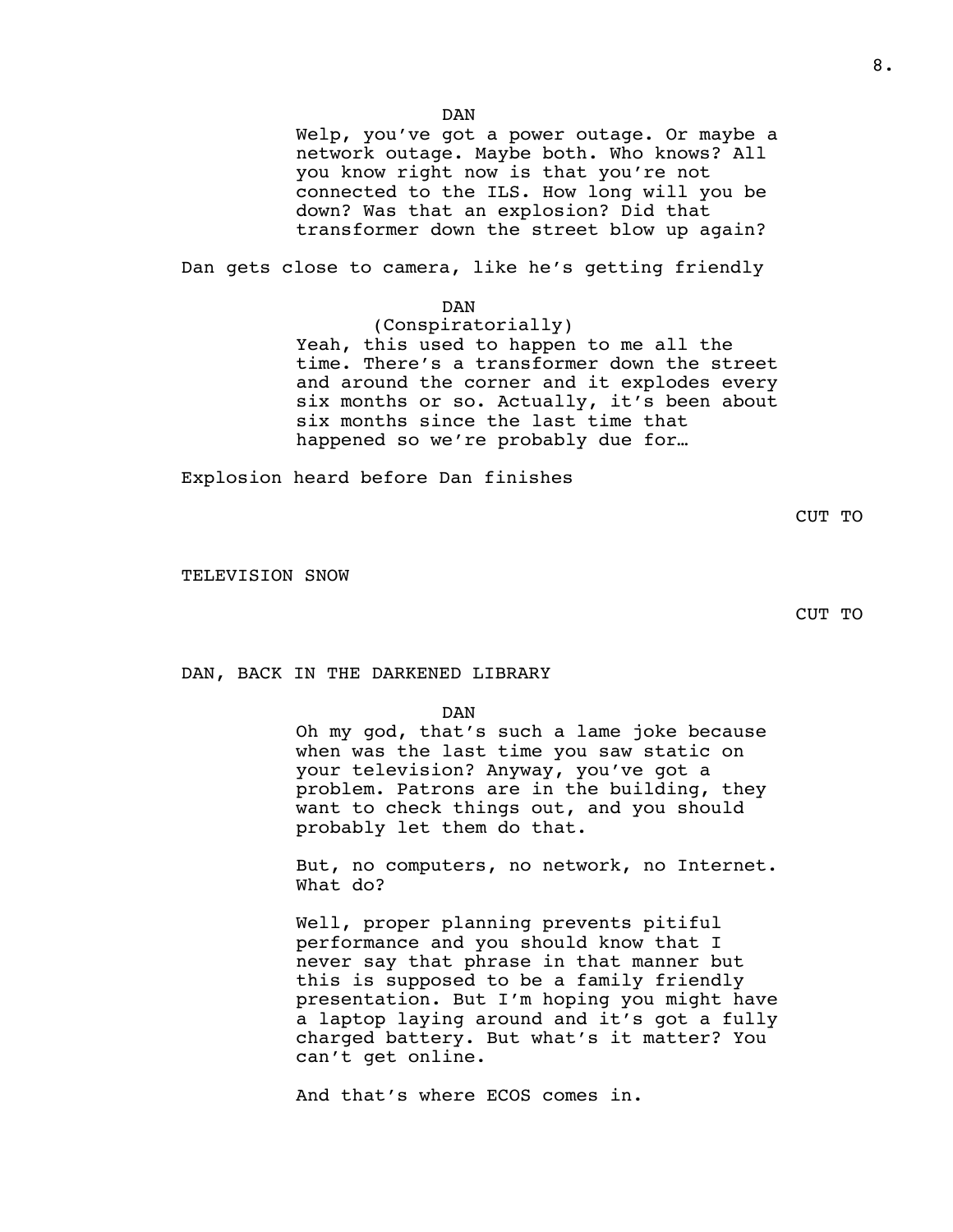# <span id="page-9-0"></span>SCREENCAST OF ECOS

#### DAN (V.O.)

ECOS is the Emergency Check Out System. I originally called it PECOS which meant Polaris Emergency Check Out System. You may occasionally see an icon of a cowgirl somewhere around the app or repo and now you know why. While I was shouting at some code that wasn't working, it occurred to me that there's no reason this needs to be some kind of Polaris exclusive. Almost every ILS I know of checks things out to patrons by scanning a card and then scanning the item. So I dropped the P and here we go.

CUT TO

#### <span id="page-9-1"></span>DAN IN DARK LIBRARY - A LANTERN SITS ON THE DESK

DAN

There's still a P in ECOS but it's on the back side of the app. In this case P stands for Python and today's presentation is brought to you by the letter P and the number 005.133. ECOS is a Python based application working with the tkinter library to build the fabulous graphical user interface you see here. It's intentionally simple not only to mimic the Polaris check out experience, but also because I didn't want to do a lot of faffing about in tkinter.

If you're wondering why bother with a desktop app like this, instead of relying on Polaris offline, or Leap offline, or maybe some kind of browser based solution well those are good questions.

ECOS assumes nothing in that in assumes you're working with nothing. It's working off the basis that you have no Internet connection. It assumes you've got no network connection, so a shared drive on the network is inaccessible. It assumes your library may not have a spreadsheet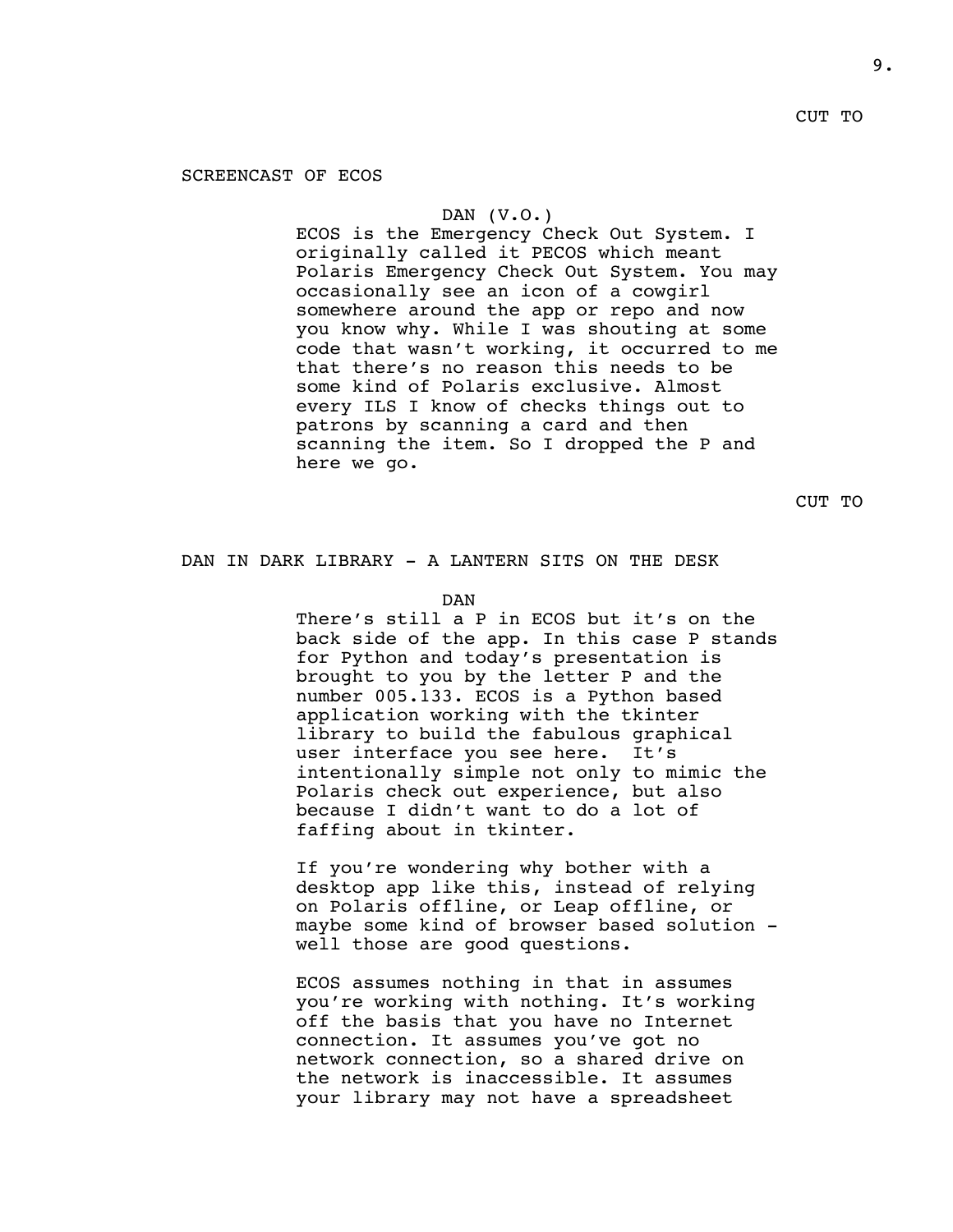programme installed at every station and, believe me, that happens. IT Departments aren't always keen to drop an Office license on every computer and they're don't want to bother with LibreOffice or something similar.

And with so many Polaris libraries switching to Leap as their primary access to Polaris, ECOS assumes that you have no access to the Staff Client. And while Leap offline is a thing, unless you've preinstalled it, it's not going to be there for you. And besides, Leap Offline has a few issues of its own that make it just a tad unstable for reliable offline use at this time. Or, at least, that's my opinion. However, and this becomes important in just a minute, ECOS assumes you have a web browser, even without an Internet connection, because it assumes you're using a computer made within the last decade or so.

But at the outset ECOS assumes you have a Windows desktop and that you can run software locally on the computer. That's pretty much the core functionality of Windows so, as long as ECOS is installed, it'll be there when you need it.

CUT TO

<span id="page-10-0"></span>SCREENCAST OF ECOS

#### DAN (V.O.)

The workflow will be familiar to anyone who's checked out items using the Polaris Staff Client. You start by scanning a card and then ECOS "locks" that card in as the active patron. Then you scan your patron's items. When you're done, hit Enter on the keyboard and you're ready for the next patron.

Keep in mind, ECOS has no idea who these people are nor does it know anything about the items you're checking out. It's just recording data.

There are three buttons here. Backup Database creates a copy of your current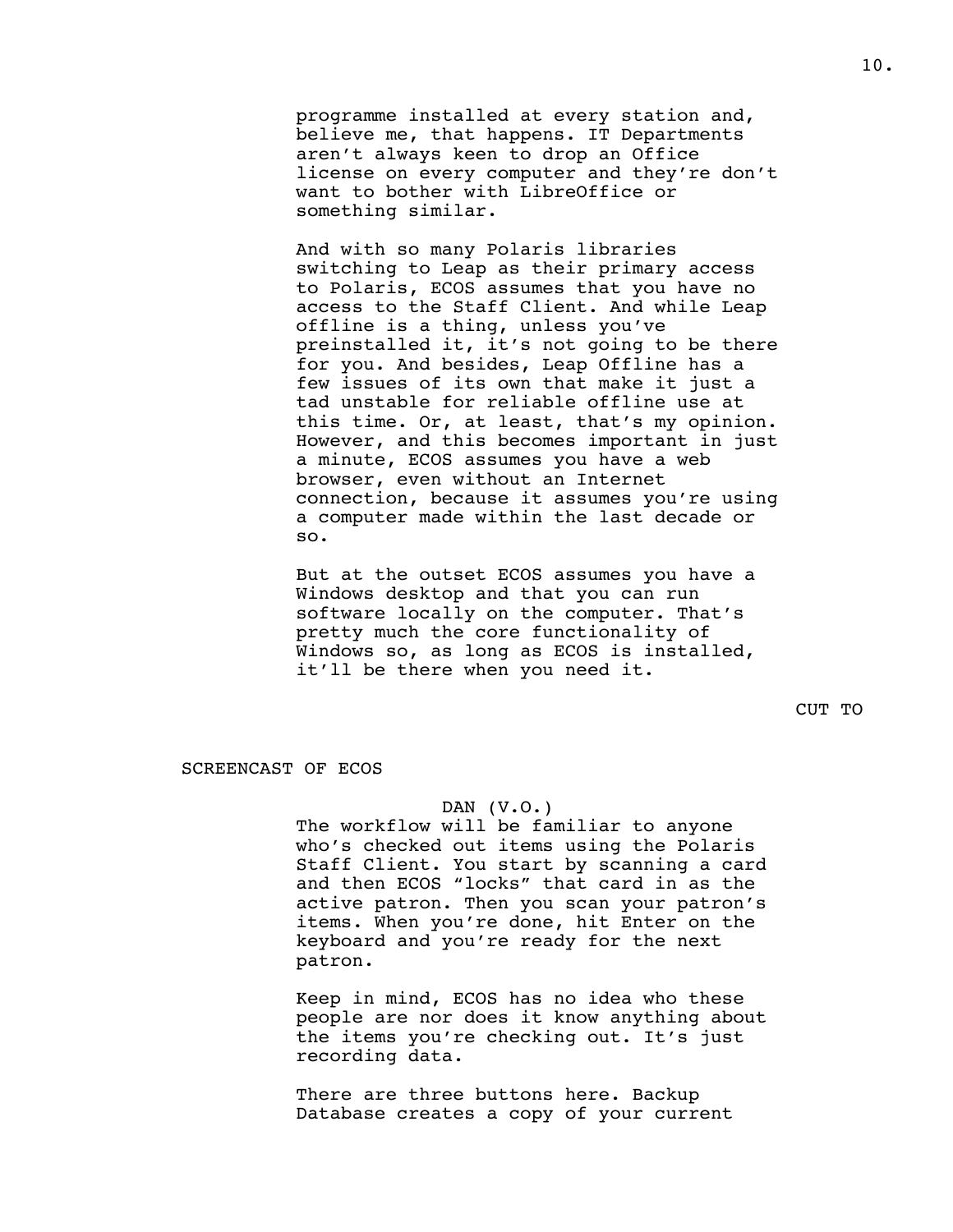database as a separate file. If you're down for more than a half an hour, it's a good idea to backup your database every so often. Redundancy in computing can be a good thing.

Clear Database does exactly what you expect. You're going to be asked twice if clearing the database is what you want to do. Because once it's gone, it's gone. When things settle down and you're back online, you'll want to clear your database to protect privacy and because you don't want to start from an old database next time the system goes down.

But, before you clear the database you'll want to export your checkouts. When you click this button, ECOS creates an HTML file with your patron and items rendered as Code39 barcodes and it'll open that sheet in your default browser. Once again, assuming nothing, the software also figures you might not have a PDF reader on that workstation. When your browser opens the sheet, print it out, open up Leap or the Staff Client, and start scanning your barcodes into the system.

CUT TO

# <span id="page-11-0"></span>DAN STANDING IN WELL LIT LIBRARY

#### DAN

I used to work for a library system in Arizona and, one fine afternoon, the transformers exploded in the basement of the building housing our servers. We were down for four days. While ECOS isn't that old, the method is. I had the staff scan checkouts in a spreadsheet, changed the numbers to barcodes, and when we came back up we got to work scanning the sheets into Polaris.

We were caught up from four days of downtime in about two hours. And since the data was scanned into the sheet and then scanned from the sheet into Polaris, there were no errors and no typos.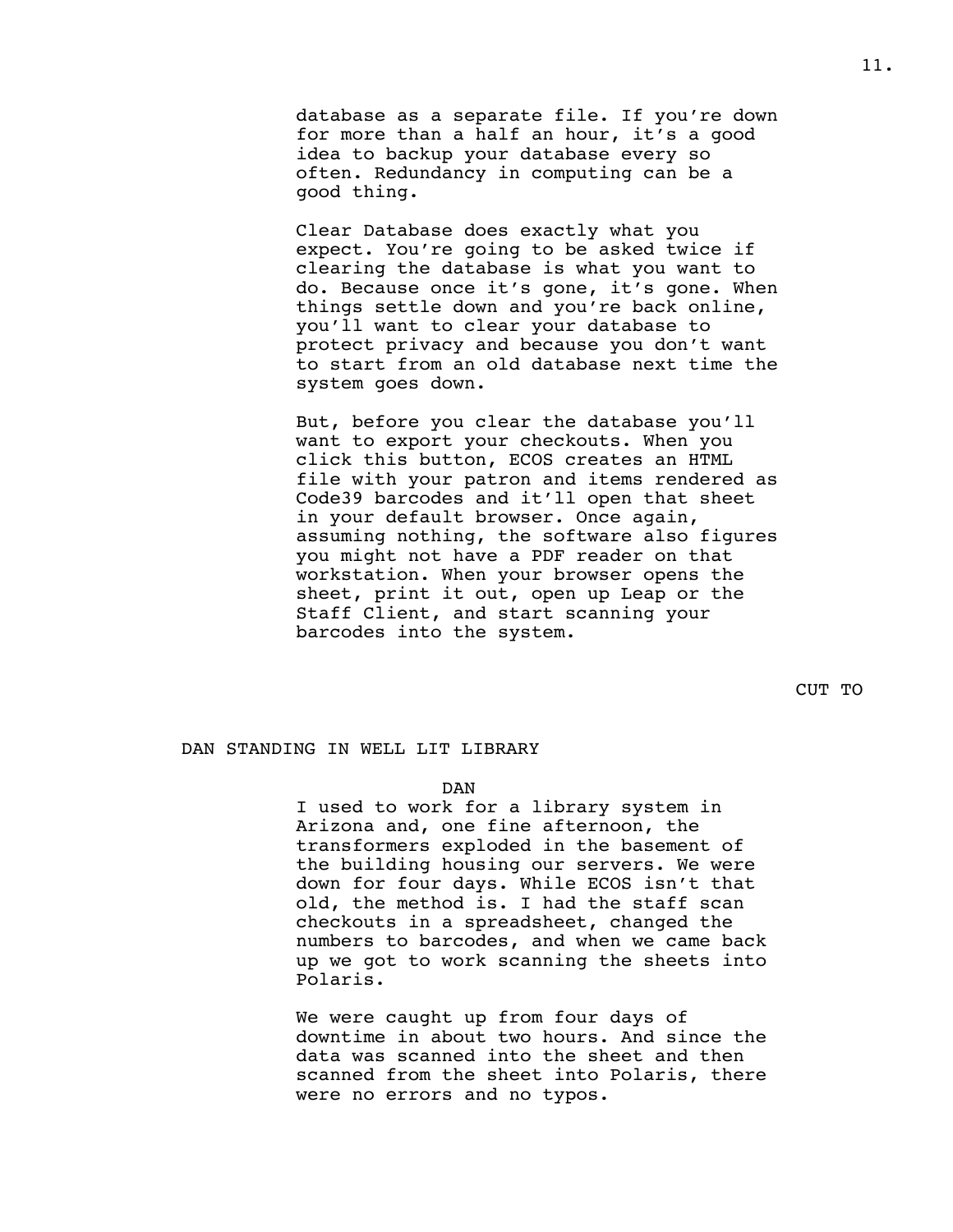While this video was in the scripting stage, I'd been working on some bug fixes and tweaks for ECOS. One of the new features I want to include is the ability to export your checkouts as Polaris offline files. So that may be something coming soon or already implemented. Check the links at the end of the presentation to find out! I'll be just as curious as you are!

CUT TO

<span id="page-12-0"></span>TITLE CARD - SWAGMAN

CUT TO

<span id="page-12-1"></span>DAN BACK IN HIS OFFICE

DAN

So I mentioned poking the box and seeing what was possible. William Gibson once wrote that the street finds its own uses for things and that's how I approach fiddling about with Polaris. I encourage you, go play with Polaris whenever you can. Read some docs, see what it can do, discover something, and see if you can work that to your advantage. I mean, yeah, let's not break the system and accidentally destroy the databases or anything. But maybe there's some blue-sky thing you can do that might be fun, monotony breaking, or lead to knowledge you can use later. I want to talk about just such a blue sky thing that, like many ideas, was born out of anger.

Because you see, there are few things more overpriced on the planet than Ray-Bans, the BMW M5, and self check out machines.

CUT TO

<span id="page-12-2"></span>DAN STANDING IN FRONT OF A SELF CHECK OUT

DAN One day I was working on a problem with a self checkout. I won't name and shame because, really, there isn't a self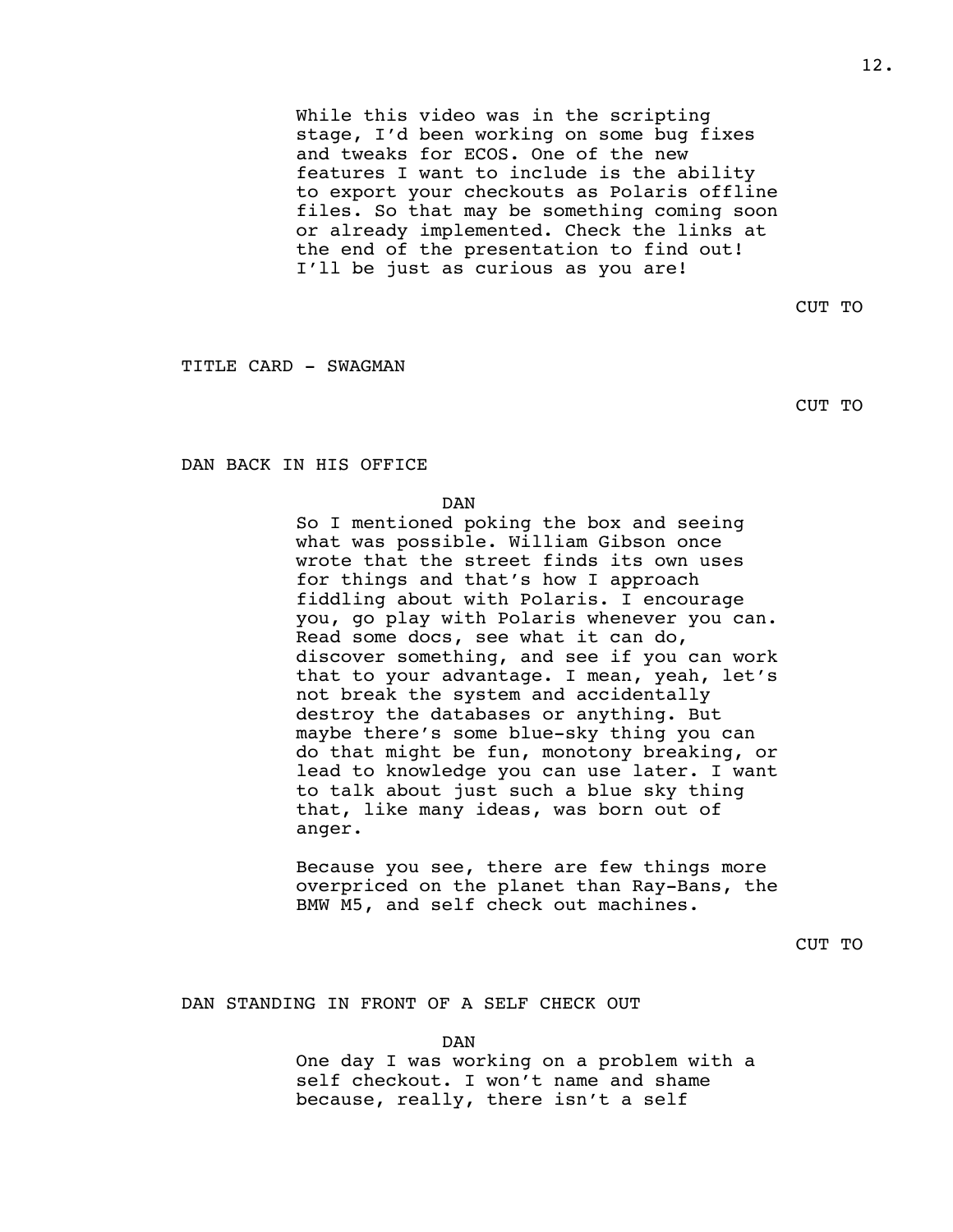checkout machine that doesn't have its own problems and imperfections. The thing about this problem is that it was stupid. It was a stupid problem with an expensive machine built by software designers and engineers who should've known better. And while I was hammering on this problem I said something out loud to the guy who shares my office and also happens to be the derpiest pit bull on the planet. And what I said was:

"Given how much they paid for this machine, you'd think it'd work better."

And that sparked an idea. What if, just what if, you could get a self checkout machine on the cheap? And I'm not talking about an ExpressCheck station or anything like that. The last time ExpressCheck got any love was probably about the same time What Does the Fox Say was burning up the charts.

So my question was, could I make a self checkout system that was cheap, but workable? These are the thoughts that kept me out of the really good library schools.

First: What do we mean by cheap?

Well I know that a self checkout machine can cost \$10,000 and up so let's do a percentage of that. And let's go with, oh, I dunno, five precent, which is \$500.

Well, a Raspberry Pi kit costs around \$150. You can pick up a 22 inch monitor for \$120. Throw in a keyboard, mouse, and a cheap barcode scanner for maybe another 75 bucks and you're up to \$345. I suppose one could splurge and get a nice touchscreen monitor if they wanted.

The software will have to be inexpensive and by "inexpensive" I mean free. As it happens, free software is a thing I do. So I opened up Visual Studio Code, got myself a brand new bottle of Fireball, and went to work.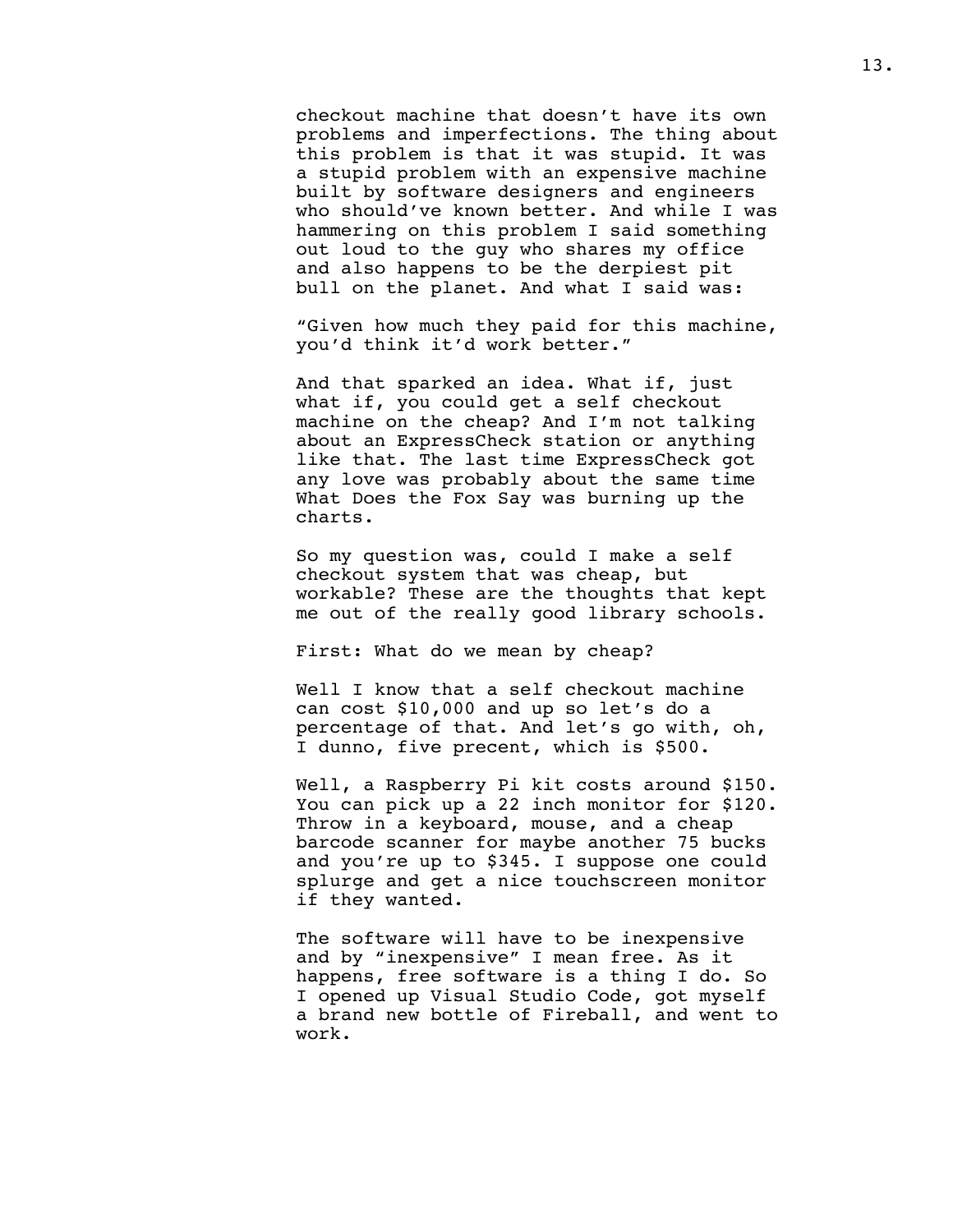#### <span id="page-14-0"></span>DAN AT HIS DESK, VISUAL STUDIO CODE ONSCREEN

DAN

At its core, a self checkout machine is just a fancy barcode scanner connected to your ILS, much like the one on your circ desk. The difference is, we let our patrons use this barcode scanner.

Most of these self checks use SIP2 to talk to Polaris and, ya know, that's fine. SIP2 has been around forever and it works well. I'm often confused by people who beat up on SIP2 because it's "old," as if there's something wrong with that. It's a protocol, it works, does the job pretty well, so what's the problem? Microsoft SQL Server is over 30 years old and no one ever brings that up.

CUT TO

## <span id="page-14-1"></span>DAN STANDING AT A SELF CHECKOUT MACHINE

DAN

For the most part, the self check workflow is the same from machine to machine. The patron comes up and scans their card. They enter their PIN. They scan their items. They tell the machine they're done. They bounce. Everything else is faff and statistics.

CUT TO

<span id="page-14-2"></span>DAN BACK AT HIS DESK

DAN

Great, so we're going to need something that takes in a patron's card, checks to make sure it's valid, and then moves ahead with scanning items and associating them to the card.

Right. Time to get coding!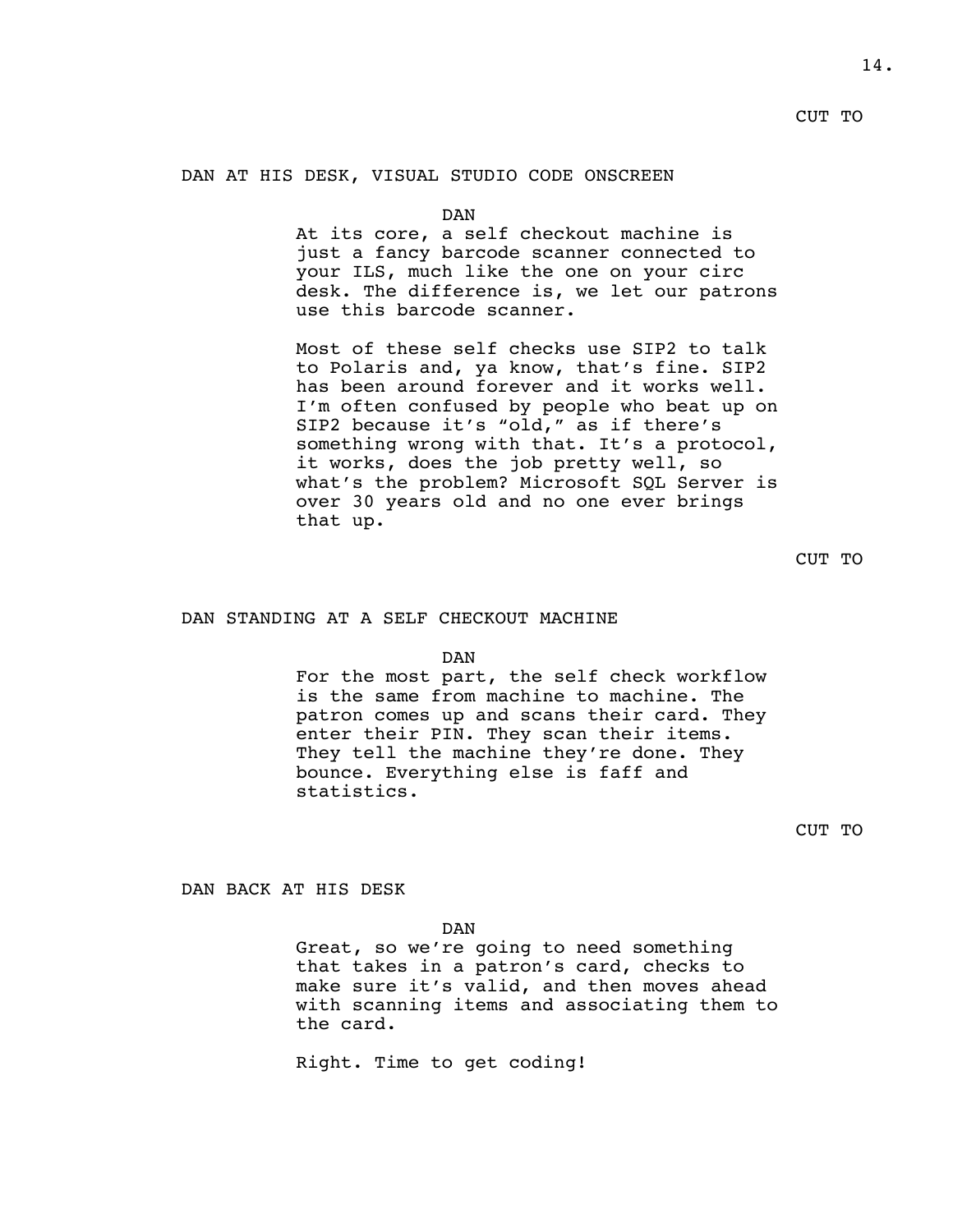# <span id="page-15-0"></span>HACKERTYPER.NET OVERLAID WITH TECHNO MUSIC

CUT TO

<span id="page-15-1"></span>DAN BACK AT HIS DESK

DAN

Okay, seriously though. Let me introduce you to Swagman, the cheap self checkout system. All you need is a Raspberry Pi, a monitor, a keyboard, a barcode scanner, and a network connection. While it's designed to work with Polaris, ultimately it's designed to work with SIP2 based communications which theoretically means it'll work with almost any major ILS.

Swagman is built on your traditional LAMP stack of Linux, Apache, MariaDB, and PHP. We're using the PHP here for our server side functionality except for a cheeky bit of Python I threw in there. So I guess this is actually a LAMPP stack? But we'll get that in a moment.

CUT TO

# <span id="page-15-2"></span>SCREENCAST OF SWAGMAN PATRON AUTHENTICATION

## DAN (V.O.)

Swagman runs in a web browser and while I'm not a big fan of Chrome, I *am* a big fan of its kiosk mode. So this is a browser based app that runs in a full screen browser. It's running off a web server locally installed on the Pi, but there's no reason you couldn't set it up to connect to a remote web server.

I am not a front end designer and boy does it show. But I can repurpose open source templates pretty good and that's what you're looking at here. Almost everything can be customized because, after all, it's just pictures and code.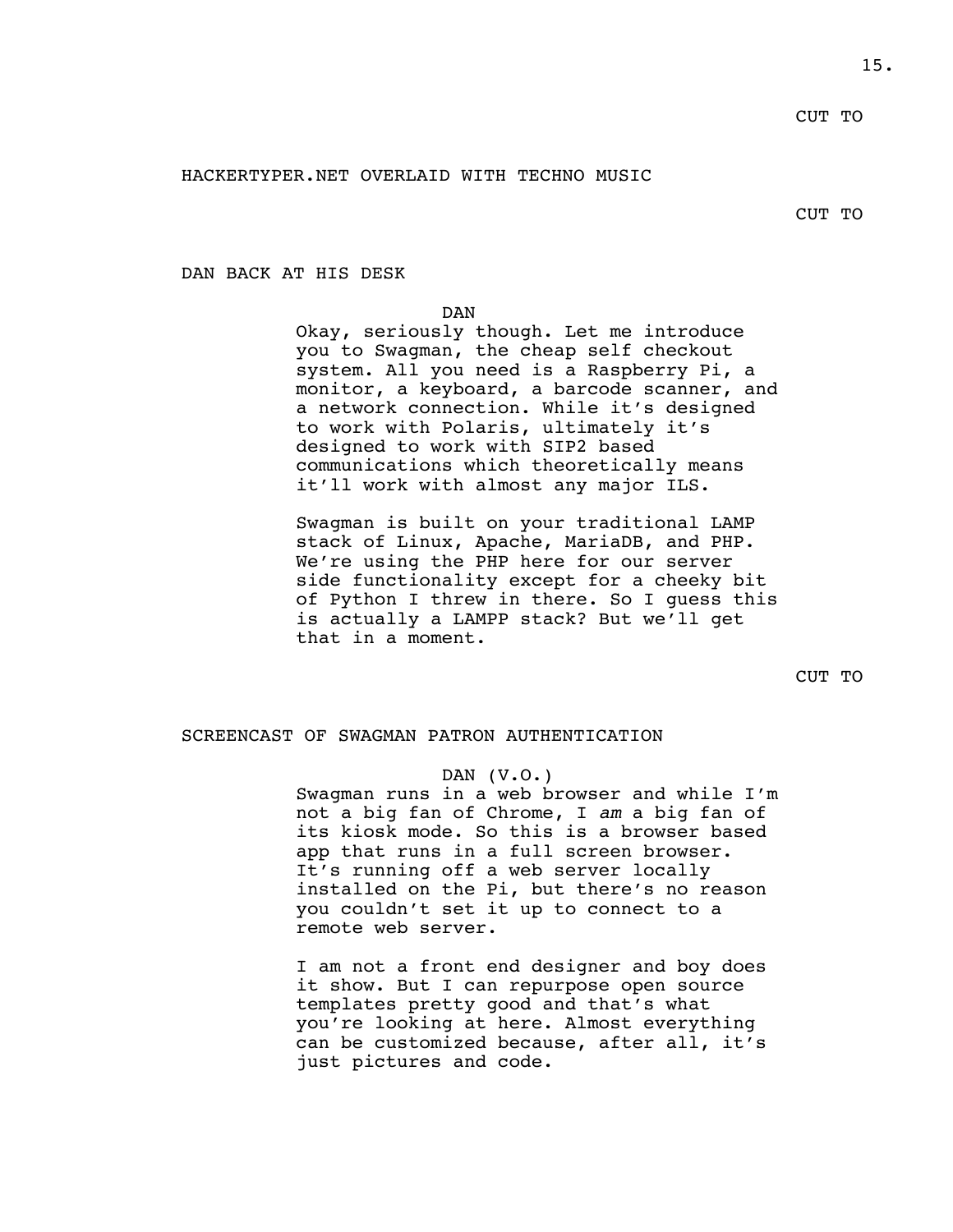Behind the scenes, you've got a database with all the goodies in it that Swagman needs to talk to Polaris. It's got the IP for the SIP server, the SIP user and password, and that kinda stuff. Remember the workflow? Scan the card, enter the PIN, and click/tap the button to move on.

CUT TO

<span id="page-16-0"></span>DAN AT HIS DESK

DAN

Here's where that Python comes in, because I could't find a good way to run SIP commands through PHP. I'm sure it can be done, but I refer you back to the beginning of this talk where I clearly pointed out that I'm a *semi*-competent coder. All of the SIP functionality happens through Python because that was easier for me. So when the card is scanned and the PIN is entered, PHP sends that over to an authentication script that talks to the SIP server, handles the resolutions, and kicks back whatever it needs to PHP to throw on screen.

CUT TO

## <span id="page-16-1"></span>SCREENCAST OF SWAGMAN CHECK OUT

# DAN (V.O.)

Checking items out goes through another Python script that, you guessed it, talks to the SIP server and checks the items out to the active card. Like any other self checkout system, the screen is updated as items are scanned. Once the patron is done checking out, they click or tap the button, and the Swagman sends them a receipt.

CUT TO

<span id="page-16-2"></span>DAN AT HIS DESK

DAN

Now, you may be wondering, why not print a receipt? And I'm going to be honest, the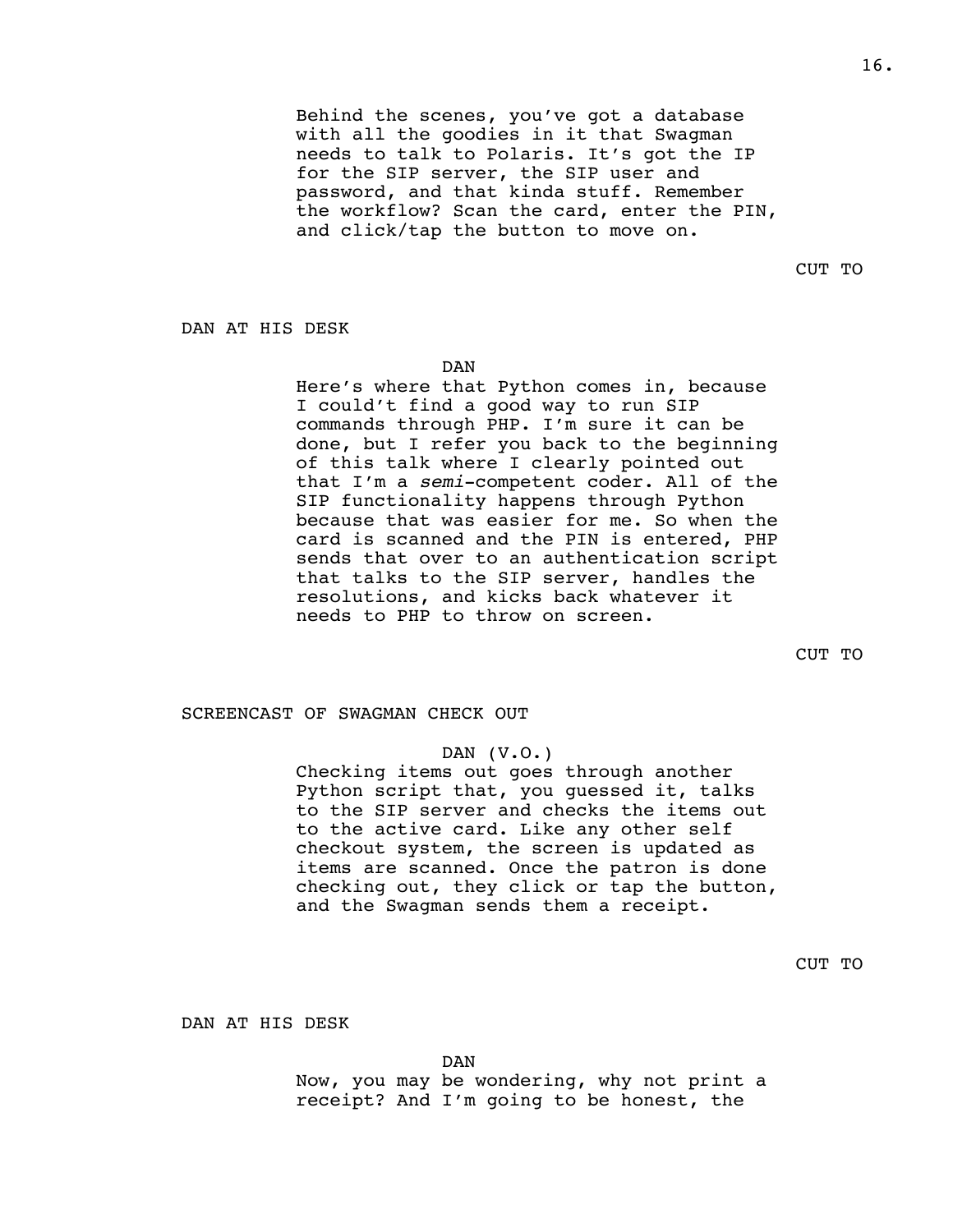answer is one part solarpunk, one part selfish bastard.

For the solarpunk reason - Thermal receipt paper is horrible. Have you ever smelled that stuff? Actually, don't. Don't smell receipt paper. It's probably a carcinogen. But as a dude who worked in circulation for seventeen years I can tell you, so many people just dump the receipt in the trash on their way out the door. You can't recycle it because it's covered in weird chemicals. So save yourself some money, and help the environment, and don't buy a receipt printer.

The selfish reasons? Receipt printers are great when they work. But when they suddenly stop working, it typically turns into a cat and mouse game mixed with a wild goose chase of checking drivers, checking the build on your OS, checking for updates, trying to find what's changed. Honestly, I think Swagman *gains* reliability because it *doesn't* use a receipt printer. It means you'll never have to go to battle over printer issues.

Would anyone want to use Swagman, like in a real library environment? I dunno. I mean, I suppose you could. It needs some more work, but that's the fun of it. Fiddling around with SIP2 and Polaris and making something work hasn't been done before. And thanks to Swagman, I know far more about SIP2 than I did before.

And whether or not you're solving a problem, trying something new, or just messing around… it's stuff like this which breaks up the day and maybe you learn something that's useful later on.

CUT TO

#### <span id="page-17-0"></span>DAN'S OFFICE - SECONDARY SHOT

DAN

So if you can, take a little time and play around, y'all. No one said every day has to be the same, ya know?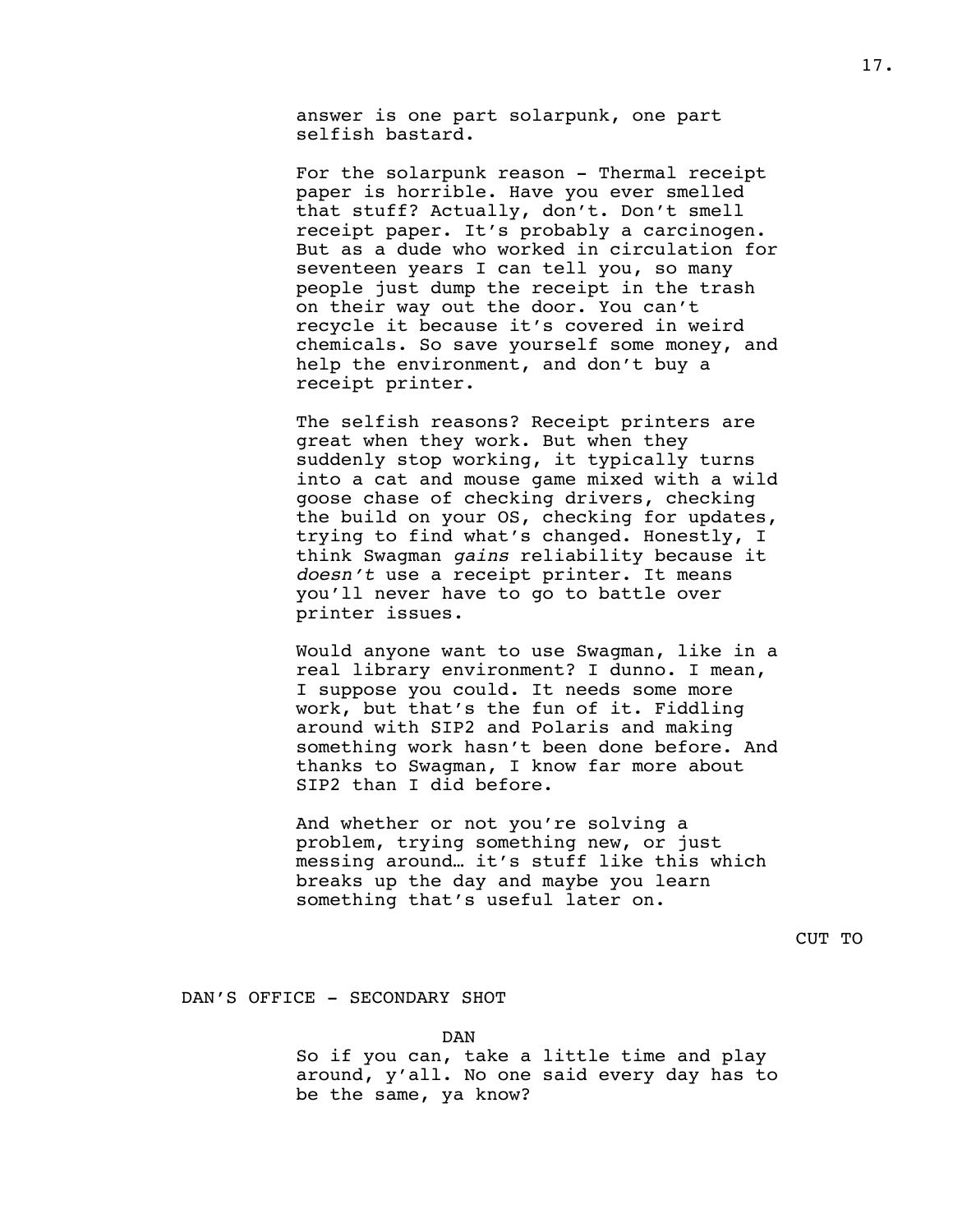And thank you so much for coming to my virtual presentation! Check out this link for all kinds of goodies including the software repos for the projects I talked about, further information about the technologies involved, a transcript of this presentation, and whatever else seems like a good idea to throw in there.

If you have any questions, feel free to hit me up! You can email me or follow me in the fediverse. You'll also find me on the IUG Discord where I'm pretty much hanging out every workday. I mean, I just keep Discord open. But for now, enjoy the rest of the conference, and I'll see you at the Q&A session a little later on!

THE END